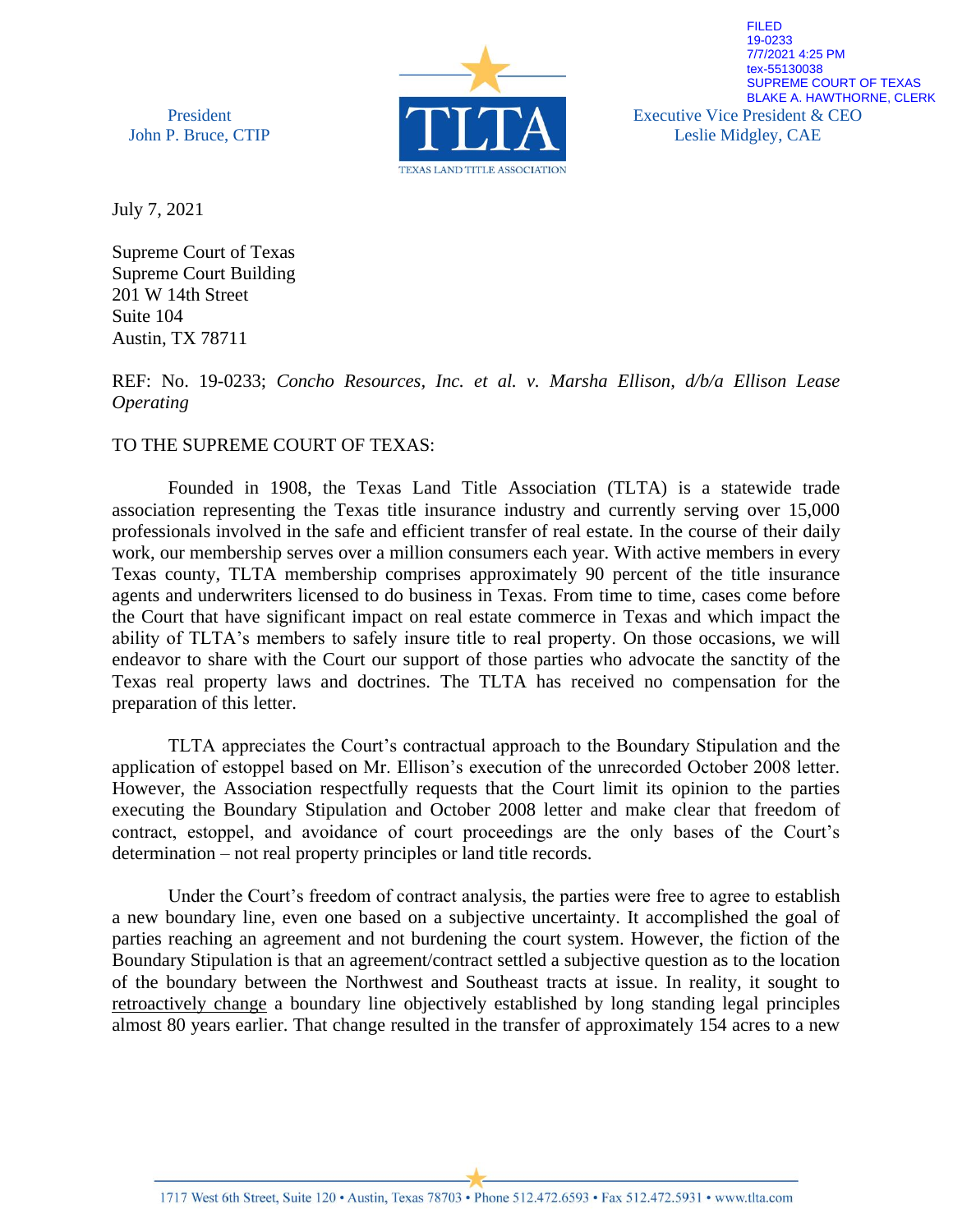owner, but without actual grant language or the acceptance of all vested owners, including the mineral lessees.<sup>1</sup>, <sup>2</sup>

A deed has always required a conveyance signed by the owner(s), with a legal description, and delivery to the grantee. TEX. PROP. CODE § 5.021. It follows from the delivery requirement that a deed can never be retroactive. *See Tuttle v. Turner, Wilson & Co.*, 28 Tex. 759, 773 (1866) ("A deed takes effect only from the date of its delivery, which may be either actual or constructive."). Even boundary agreements containing proper grant and convey language and a legal description are prospective only. A correction instrument can be utilized to correct a mistake based on the original transaction, but as held by this Court in *Myrad Properties Inc. v. LaSalle Bank National Association GMAC*, it cannot be utilized to add or subtract tracts of land. 300 S.W.3d 746, 750 (Tex. 2009).

The Texas Legislature subsequently enacted the Correction Instrument statutes at Property Code §§ 5.027 – 5.030 to allow retroactive application under certain circumstances and avoid litigation something this Court has lauded as a worthy goal. But in the Opinion, this Court explicitly rejected the appellate court's finding that the Boundary Stipulation was "close in nature to 'correction deed'" and found that "[u]nlike correction deeds . . . the boundary stipulation does not purport to 'replace<sup>[]</sup>' either the 1927 deed or the 1930 deed". It is an agreement between owners of adjacent property regarding the location of the boundary between their tracts, and nothing in the statutory provisions governing correction deeds affects the validity of such an agreement." Opinion n. 11.

So if the Boundary Stipulation cannot be construed as a material correction deed, it should be governed by *Myard's* prohibition against giving retroactive effect to agreements – however they may be characterized – that convey an additional, separate parcel of land. *See* 300 S.W.3d at 750. Allowing the Boundary Stipulation to have retroactive effect back to 1987 raises the same concerns and risks the same harms this Court sought to prevent in *Myrad*, namely the "introduc[tion of] unwarranted and unnecessary confusion, distrust, and expense into the Texas real property records system. For example, it could require those who must rely on such records to look beyond the deed and research the circumstances of ownership to make sure that no

1717 West 6th Street, Suite 120 · Austin, Texas 78703 · Phone 512.472.6593 · Fax 512.472.5931 · www.tlta.com

<sup>1</sup> *See e.g.*, *Kirby Lumber Corp. v. Southern Lumber Co.*, 196 S.W.2d 387, 389 (1946) (finding that judgment concerning real property is not binding on parties with a vested interest in the property that were not joined as parties or in privity with the parties).

<sup>2</sup> Notably, the cases cited by the Court in support of contractual resolutions of boundary disputes are inapposite to the facts before the Court. In *Houston Oil Co. of Tex. v Singleton*, 44 S.W.2d 479, 479 (Tex. Civ. App.—Beaumont 1931, writ ref'd), the boundary line agreement between two neighboring landowners in Orange County included express conveyance language, wherein the western tract owner "**quitclaim[ed]** to any and all improvements lying S.E. of aforesaid line and on Sec. 8 of the lands of the International Railroad grant in the said County of Orange, Texas, and now belonging to the New York and Texas Land Co., Ltd." (emphasis added). In *Levy v. Maddux*, 16 S.W 877, 877-78 (Tex. 1891), the disputed strip of land between two residential tracts measured only 22 inches by 70 feet, nowhere near the 154 acres at issue in this suit. And both cases involved admitted and objective controversies between adjacent landowners as to the true location of the boundaries. The heirs of Singleton argued their father signed the boundary line instrument under duress in order to avoid a threatened lawsuit by the adjacent owner. 44 S.W.2d at 479-80. The neighbors in Levy each hired their own surveyor, both of whom identified the agreed upon boundary as the true boundary between the tracts. 16 S.W. at 877.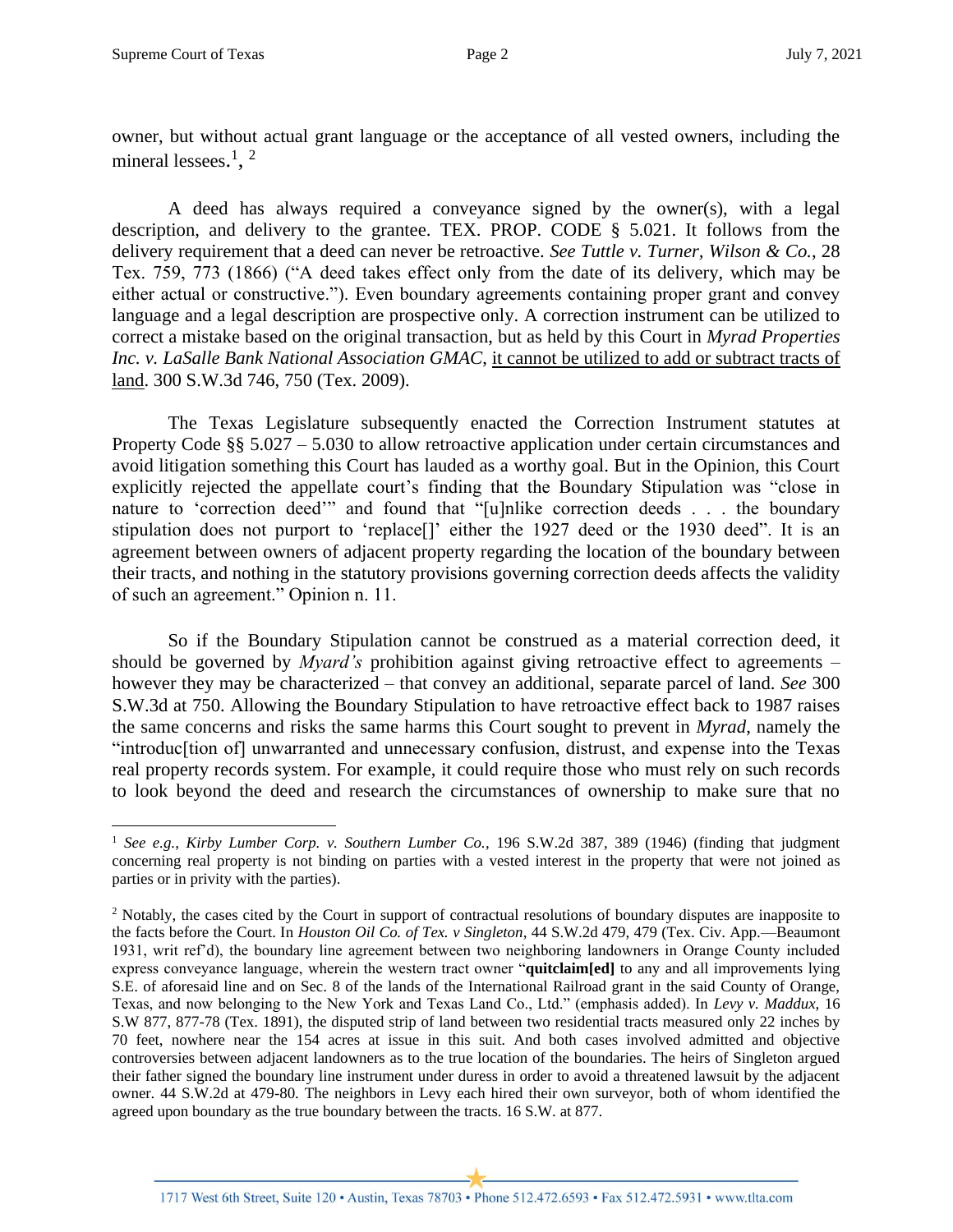conveyance mistake such as that before us in this case was made, undermining the entire purpose of record notice." *Id*. at 750-51.

The harm is amplified in this case by the fact that Mr. Ellison's accession to the Boundary Stipulation via the October 2008 letter was never recorded. Without evidence that all parties in title agreed to the change in boundaries, a title examiner reviewing the mineral estate could never know whether the agreement was valid without a search beyond the recorded documents. While the Court held that the Boundary Stipulation was a valid agreement based on Mr. Ellison subsequent ratification, the Court did not state the impact of the recorded Boundary Stipulation on the real property records. Enforcing the agreement among the parties according to contract and equitable defenses may make sense in the right circumstances, but allowing it to change the state of clear recorded title which may be relied upon by many, including unknown interests, does not. Confusion and uncertainty are injected into the record system, undermining the purpose of record notice.

The question now arising from the Court's holding is what credence or validity – if any – should be accorded to the Boundary Stipulation by a stranger to the document? Are subsequent mineral owners bound by the agreement, when there is no record evidence that all vested title owners executed it? And if it is truly retroactive, what about the affected unrecorded and equitable rights that may exist – the lien claimant, fraudulent transfer claim, bankruptcy trustee, or judgment holder about to file its claim?

Accordingly, TLTA respectively requests the Court to limit its opinion to the parties and the issues before it and expressly state that the Boundary Stipulation does not affect a real property conveyance that is binding on third parties. The Boundary Stipulation clearly transfers real property and without joinder of other interest holders does not include their interests. The Court's opinion as currently worded leaves substantial confusion as to whether a contractual agreement, such as the Boundary Stipulation, with an off-record binding joinder, is sufficient as a real property transfer. Such confusion will do immense harm to the functionality and reliability of Texas' recording system for real property records, which is not what the Court or the parties intended. Therefore, a clarification by the Court is warranted, limiting this opinion to the Court's contractual analysis and precluding any reading that allows parties to utilize an agreement and estoppel to transfer real property, whether retroactive or prospective.

Sincerely,

Aaron Day Director of Government Affairs & Counsel Texas Land Title Association aaron@tlta.com State Bar No. 24037899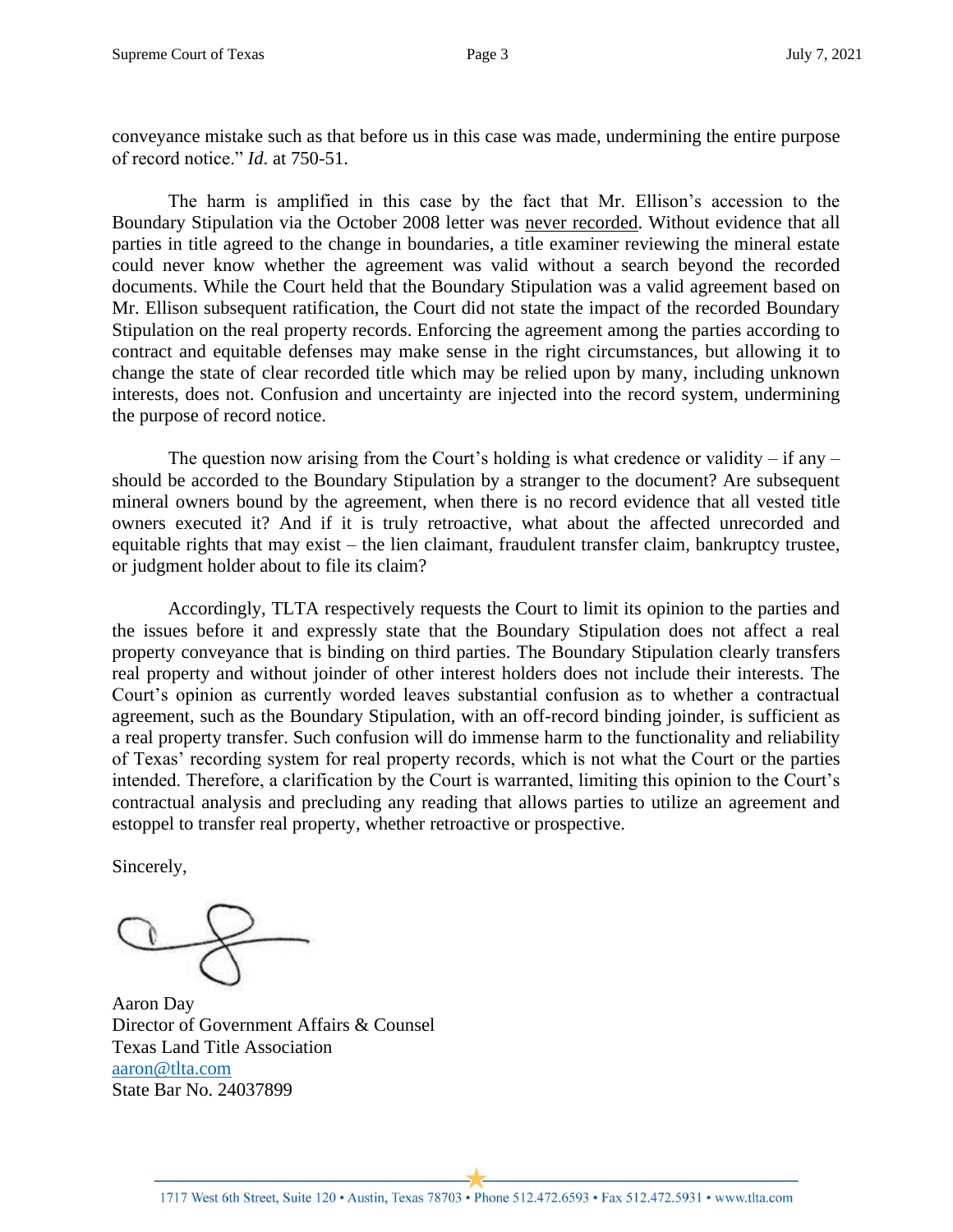#### **CERTIFICATE OF COMPLIANCE**

I certify that this document contains 1674 words in the portions of the document are subject to the word limits of the Texas Rule of Appellate Procedure 9.4(i), as measured by the undersigned's word-processing software.

> */s/ Aaron Day* Aaron Day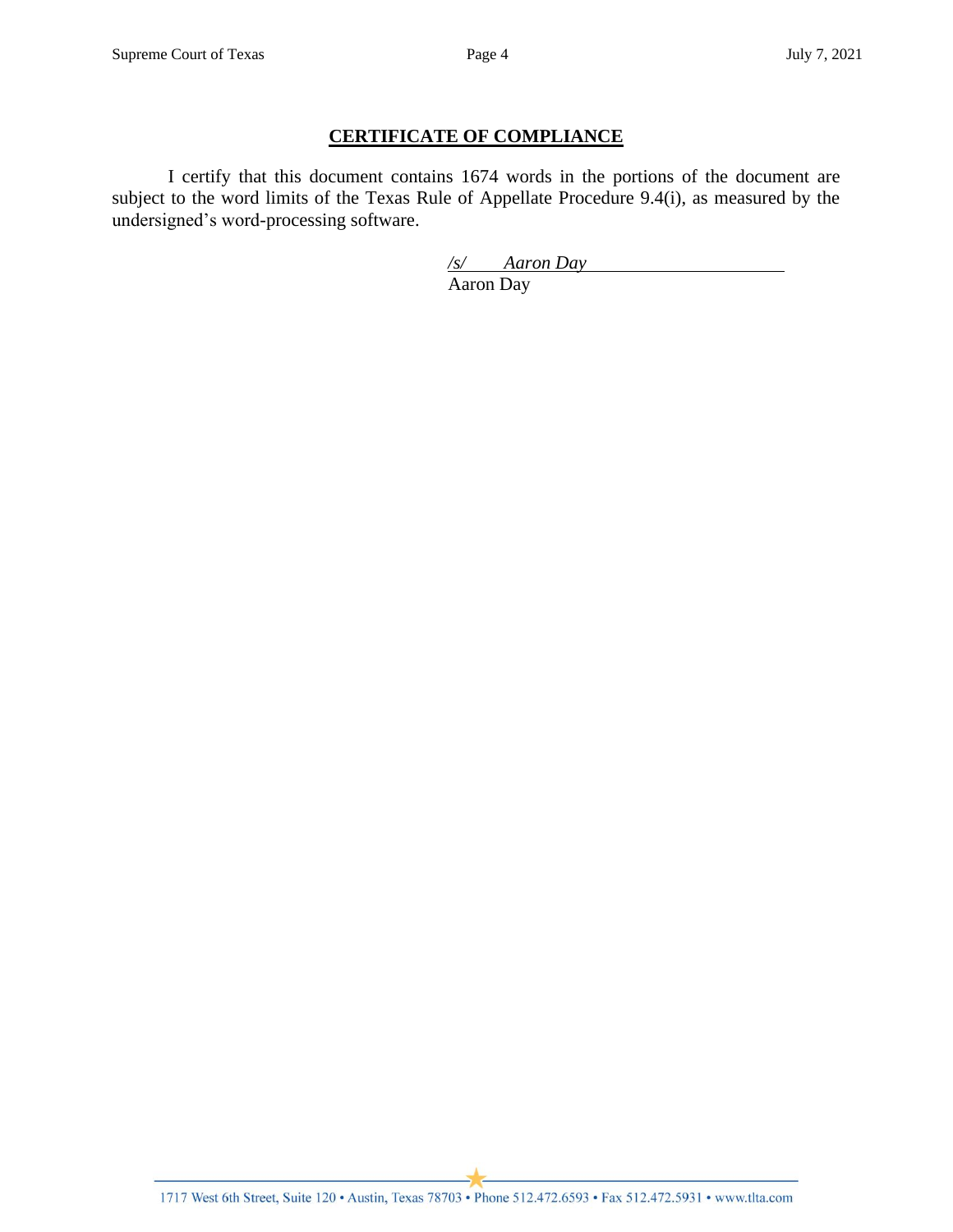### **CERTIFICATE OF SERVICE**

I hereby certify that on July 7, 2021, a true and correct copy of the foregoing amicus letter has been served by electronic mail to all attorneys of record.

> */s/ Aaron Day* Aaron Day

Counsel for Petitioner:

Counsel for Respondent:

P. MICHAEL JUNG State Bar No. 11054600 Clark Hill Strasburger 901 Main Street, Suite 6000 Dallas, Texas 75202 (214) 651-4300 (214) 659-4022 (telecopy) michael.jung@clarkhillstrasburger.com

JAMES M. KIMBELL KATHERINE T. GARBER Clark Hill Strasburger 909 Fannin, Suite 2300 Houston, Texas 77010 James.kimbell@clarkhillstrasburger.com Kathy.garber@clarkhillstrasburger.com

WALLACE B. JEFFERSON State Bar No. 00000019 RACHEL A. EKERY State Bar No. 00787424 Alexander Dubose Jefferson LLP 515 Congress Avenue, Suite 2350 Austin, Texas 78701-3562 (512) 482-9300 (512) 482-9303 (telecopy) wjefferson@adjtlaw.com rekery@adjtlaw.com

Robert P. Baxter, Jr. State Bar No. 01936500 LAWOFFICES OF ROBERT P. BAXTER, JR., P.C. 3847 Townsend Drive Dallas, Texas 75229 (214) 902-0378 (214) 352-9995 fax baxfam5@swbell.net

Ronald O. Holman State Bar No. 09903600 HOLMAN ROBERTSON ELDRIDGE P. C. 8226 Douglas Avenue Suite 550 Dallas, Texas 75225 (214) 361-9494 (214) 691-2109 fax rholman@hrepc.com

*/s/ Aaron Day* Aaron Day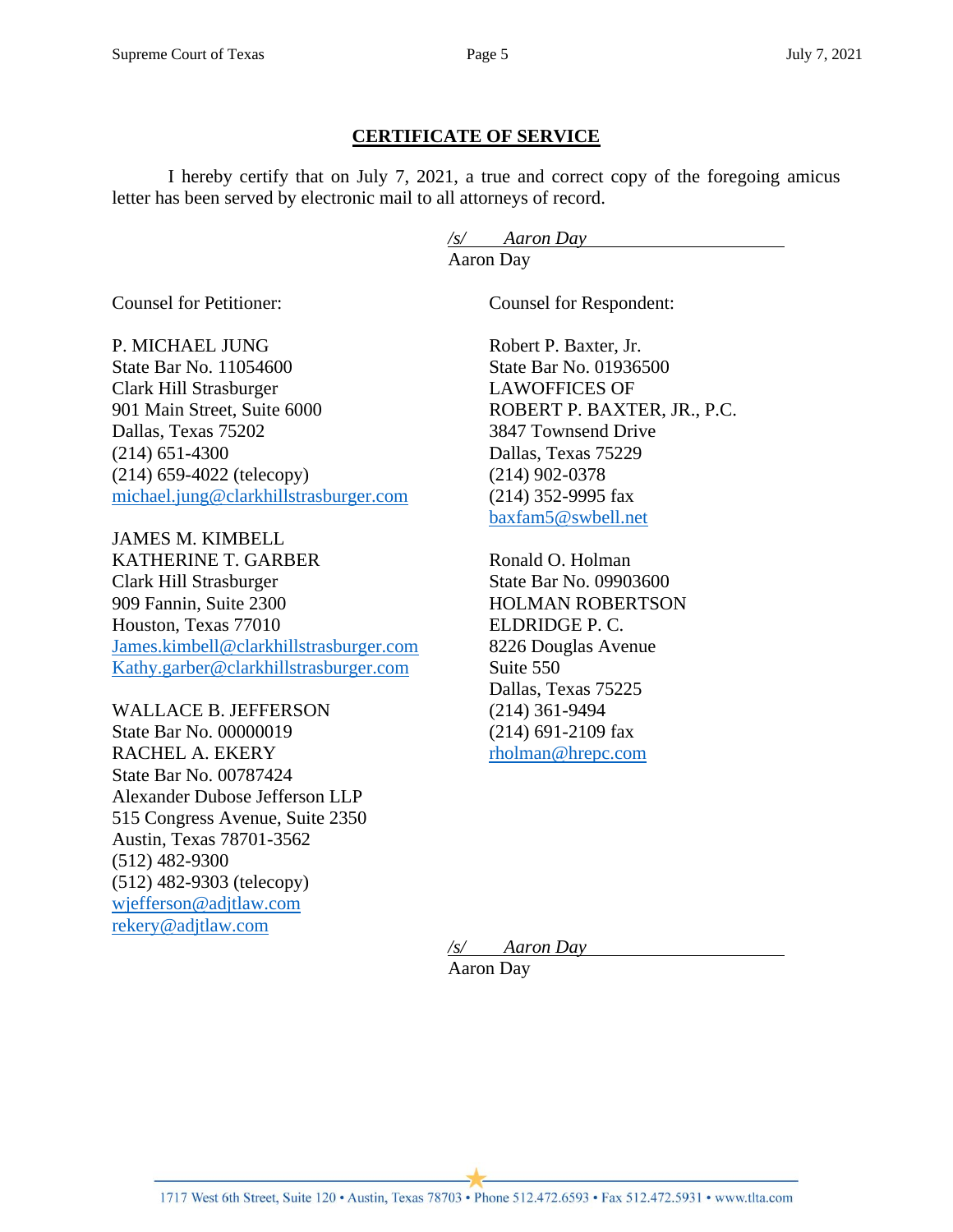# **Automated Certificate of eService**

This automated certificate of service was created by the efiling system. The filer served this document via email generated by the efiling system on the date and to the persons listed below:

Aaron Day on behalf of Aaron Daniel Day Bar No. 24037899 aaron@tlta.com Envelope ID: 55130038 Status as of 7/7/2021 4:36 PM CST

Associated Case Party: Samson Resources Co.

| <b>Name</b>       | <b>BarNumber</b> | Email                       | <b>TimestampSubmitted</b> | <b>Status</b> |
|-------------------|------------------|-----------------------------|---------------------------|---------------|
| David E.Keltner   |                  | david.keltner@kellyhart.com | 7/7/2021 4:25:10 PM       | <b>SENT</b>   |
| John R. Thompson  |                  | john.thompson@kellyhart.com | 7/7/2021 4:25:10 PM       | <b>SENT</b>   |
| Matthew D.Stayton |                  | matt.stayton@kellyhart.com  | 7/7/2021 4:25:10 PM       | <b>SENT</b>   |

Associated Case Party: Concho Resources, Inc.

| <b>Name</b>          | <b>BarNumber</b> | Email                                 | <b>TimestampSubmitted</b> | <b>Status</b> |
|----------------------|------------------|---------------------------------------|---------------------------|---------------|
| P. MichaelJung       |                  | michael.jung@clarkhillstrasburger.com | 7/7/2021 4:25:10 PM       | <b>SENT</b>   |
| James M.Kimbell      |                  | james.kimbell@strasburger.com         | 7/7/2021 4:25:10 PM       | <b>SENT</b>   |
| Katherine T.Garber   |                  | kathy.garber@clarkhillstrasburger.com | 7/7/2021 4:25:10 PM       | <b>SENT</b>   |
| Wallace B. Jefferson |                  | wjefferson@adjtlaw.com                | 7/7/2021 4:25:10 PM       | <b>SENT</b>   |
| Rachel A.Ekery       |                  | rekery@adjtlaw.com                    | 7/7/2021 4:25:10 PM       | <b>SENT</b>   |

Associated Case Party: Sunoco Partners Marketing & Terminals, L.P.

| <b>Name</b>    | <b>BarNumber</b> | Email                     | TimestampSubmitted  | <b>Status</b> |
|----------------|------------------|---------------------------|---------------------|---------------|
| John W.Bridger |                  | jbridger@strongpipkin.com | 7/7/2021 4:25:10 PM | <b>SENT</b>   |
| David A.Kirby  |                  | dkirby@strongpipkin.com   | 7/7/2021 4:25:10 PM | <b>SENT</b>   |
| Lisa Lindsey   |                  | llindsey@strongpipkin.com | 7/7/2021 4:25:10 PM | <b>SENT</b>   |

Associated Case Party: Marsha Ellison

| <b>Name</b>     | <b>BarNumber</b> | Email | TimestampSubmitted   Status              |             |
|-----------------|------------------|-------|------------------------------------------|-------------|
| Ronald O.Holman |                  |       | rholman@hrepc.com   7/7/2021 4:25:10 PM  | <b>SENT</b> |
| Robert P.Baxter |                  |       | baxfam5@swbell.net   7/7/2021 4:25:10 PM | SENT        |

Associated Case Party: Independent Bankers Association of Texas